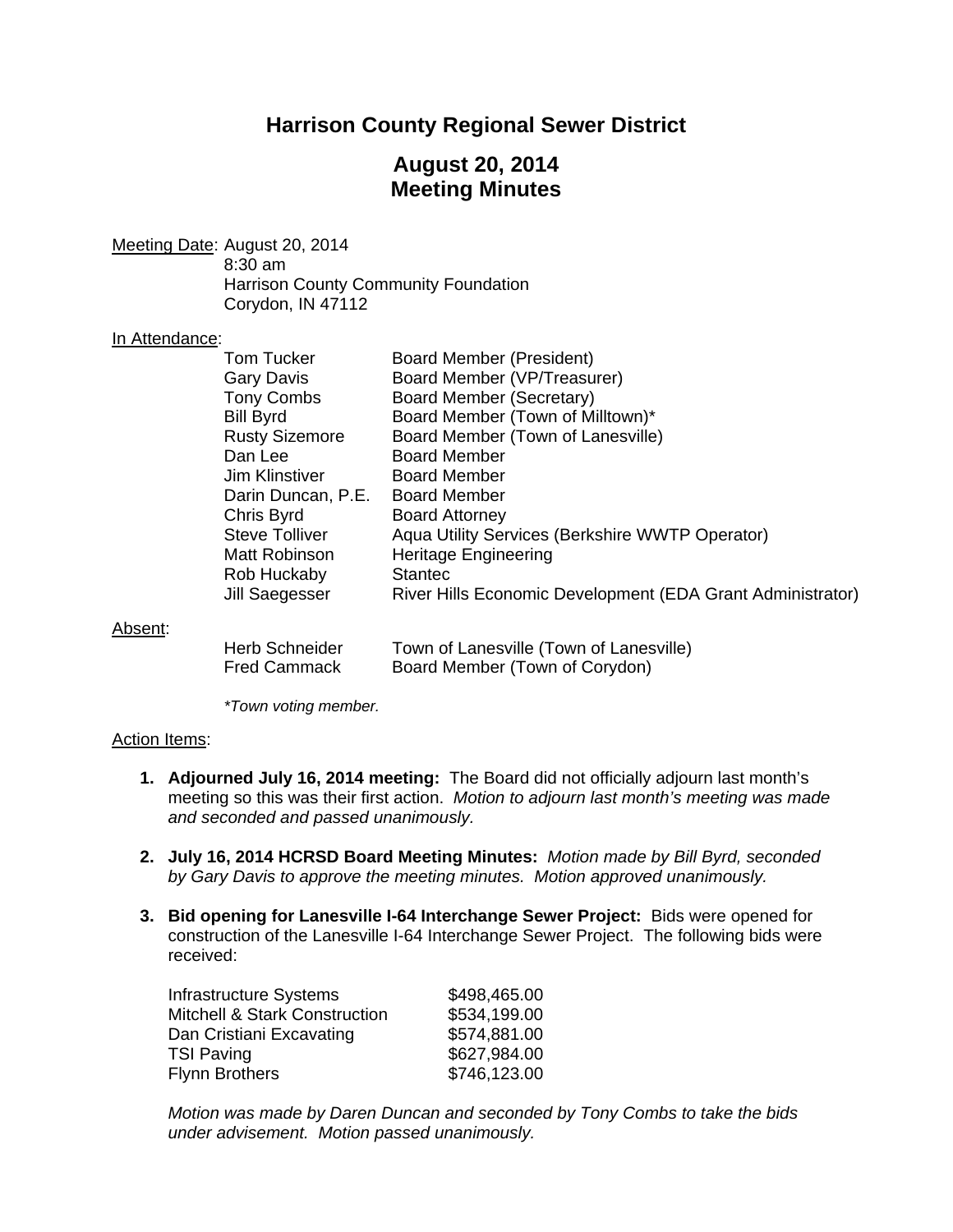HCRSD Mtg Minutes August 20, 2014 Page 2 of 5

## **4. New Salisbury Project Update:**

- **a. Construction Progress Update:** Matt reported that the large blowers at the WWTP were experiencing some problems related to tripping the overloads in the control panel during hot weather. Currently the operators are leaving the enclosure doors open and this has temporarily solved the problem; however, the blowers are designed to operate properly with the doors closed. Matt said he talked to the contractor and the blower supplier about the problem. The supplier's blower technician is out of town but will be back next week and Matt will discuss the problems with him. Possible causes could be malfunctioning cooling fans inside the enclosures or clogged air filters (Steve said the air filters have been changed recently). Rusty mentioned the he has a similar blower at his plant that was installed by the same contractor that completed the New Salisbury WWTP Improvements and it also is having trip out problems.
- **b. Connections to New Salisbury sewer system:** Matt reported that Hastings (i.e. Child Craft facility) has selected a contractor to install their connection. They hope to have their connection completed in October.
- **c. EDA Follow Up:** Jill reported that River Hills and Heritage Engineering have submitted invoices to EDA. She is also working with Bob Woosley on the closeout package for the project. EDA has given approval for the engineer (Heritage Engineering) to certify that the existing on-site wastewater disposal systems of Schmidt Cabinet and Childcraft have been abandoned and they have connected to the sewer system. Jill also mentioned that as-built plans are required as part of the EDA's checklist of close-out items
- **d. Permit and Application for Sewer Connection:** Matt presented a draft form that the Sewer District could use when customers want to sign up for sewer service. After reviewing the form the following suggestions were made:
	- **i.** Check with Lanesville and Corydon to see how their forms compare to the proposed form.
	- **ii.** Need to add an area on the drawing where the contractor can indicate where on the property the lateral was installed.

Matt will address these items and revise the form as needed.

**e. Other discussion:** Tom mentioned that he had talked to Ramsey Water Company (Dave Seacat) and they have asked for a procedure in locating the District's sewer lines. Tom asked Steve to submit the as-built drawings to Indiana Underground once they are complete.

## **5. Berkshire WWTP:**

**a. Operations Report (July):** Steve Tolliver reported that the plant operated very well in July. There was a large rain event on July 27<sup>th</sup> but no I/I was noted at the plant – the sewer line contractor's raising of a buried manhole lid apparently stopped the I/I that was previously noted. Steve has found a buyer for the Ferric Chloride chemical that was delivered to the plant (this chemical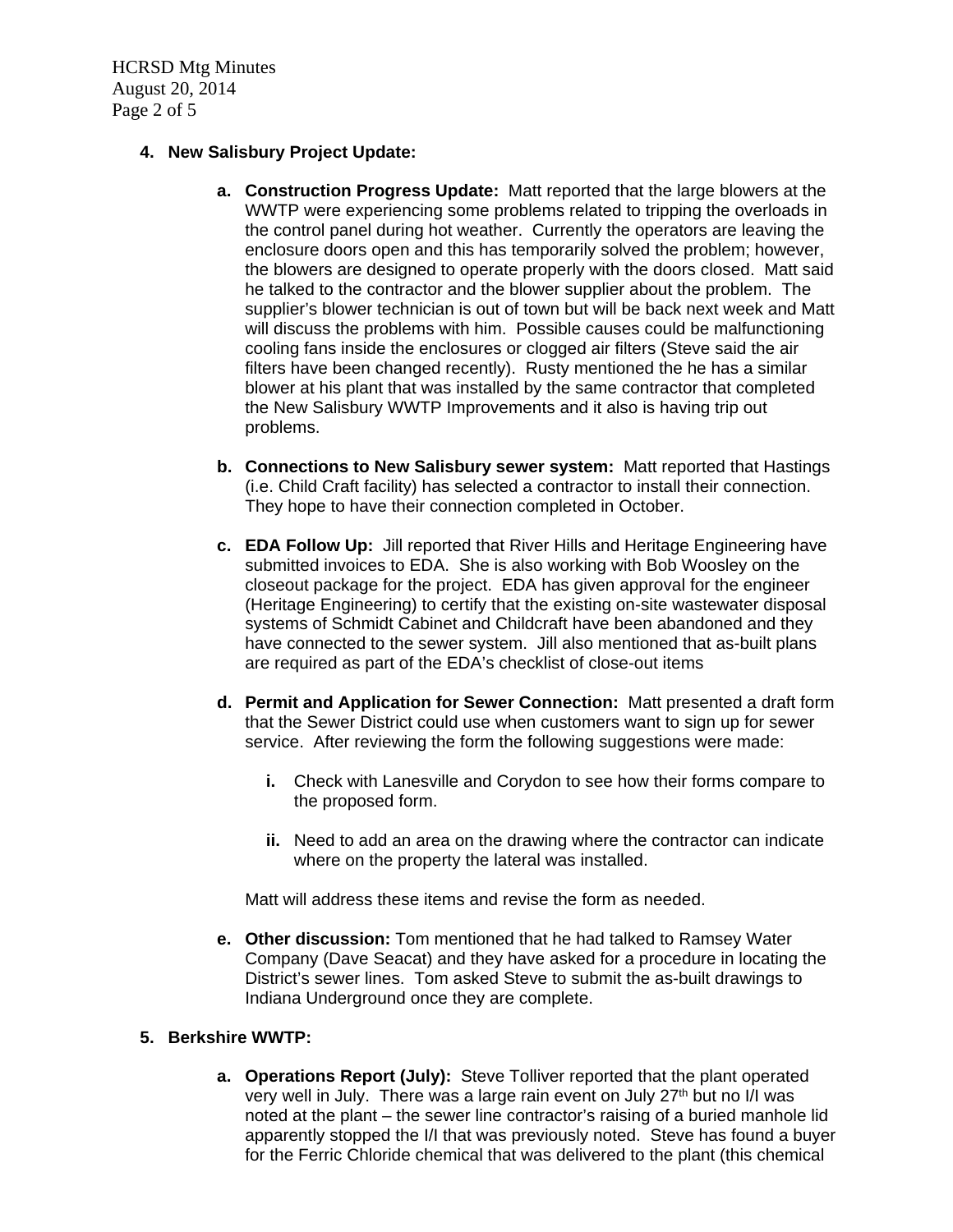HCRSD Mtg Minutes August 20, 2014 Page 3 of 5

> is used to remove phosphates from the waste stream and although the Facilities Construction Permit needed to construct the plant improvements required a phosphate treatment system, the final NPDES permit did not yet require phosphate removal). Cedar Lake Lodge will purchase the chemical. Steve also mentioned that IDEM had inspected the plant and found everything in good shape. *Motion made by Gary Davis, seconded by Dan Lee to approve the July operations report. Motion approved unanimously.*

- **b. Warranty Work (Blowers):** Steve mentioned that his operators have replaced the bower intake filters and have performed all required maintenance on the blowers in effort to keep the blowers from tripping out. It was mentioned that we may want to keep a replacement blower motor on hand. Steve explained that each blower has a complete backup blower unit so a spare motor would not be needed.
- **c. Generator:** Steve reported that the voltage regulator on the plant generator that was damaged can't be repaired. A new part is being made and should be on site next week.

### **6. Stormwater:**

- **a. Update:** Rob Huckaby reported the following:
	- **i.** Lanesville Project Information/Education Sign: The sign for the rain garden project has been installed.
	- **ii. South Central Project:** Fulkerson Contracting has completed installation of the rain garden project and they did a nice job. Rob has received their invoice for \$5,900. The contractor used a pre-emergent so there shouldn't be a weed problem. The garden has various types and sizes of plants with taller plants in the back and smaller plants in front.
	- **iii. Project Photographs:** Rob distributed photographs taken during construction of the South Central Project and a photo of the Lanesville sign.
- **7. Lanesville Interchange Sewer Project:** Rusty informed the Board that bids had been received for Lanesville's part of the sewer project and the low bidder was Schroeder Construction out of Elizabethtown KY. Rusty said Dave Derrick has worked with Schroeder on past projects. The results of the bid opening will be presented to the Town Board at their meeting on August 25<sup>th</sup> and it is anticipated that Schroeder Construction will be awarded the contract to construct the project.
- **8. Sewer Use Ordinance:** Chris Byrd presented the Sewer Use Ordinance to the Board and indicated what changes have been made. Chris mentioned that the right of the District to refuse sewer service was covered in Section 9 of the Ordinance. Darin had a question about some language on page 8; section 4A of the ordinance. He questioned whether this section should be removed from the Ordinance since it deals with wastes other than sanitary sewer waste (mentions not placing human or animal excrement, garbage or other objectionable waste in areas under the jurisdiction of the District). Darin said this may get the District involved in areas where it may not want to be involved. Discussion was held on this issue and the decision was made to strike this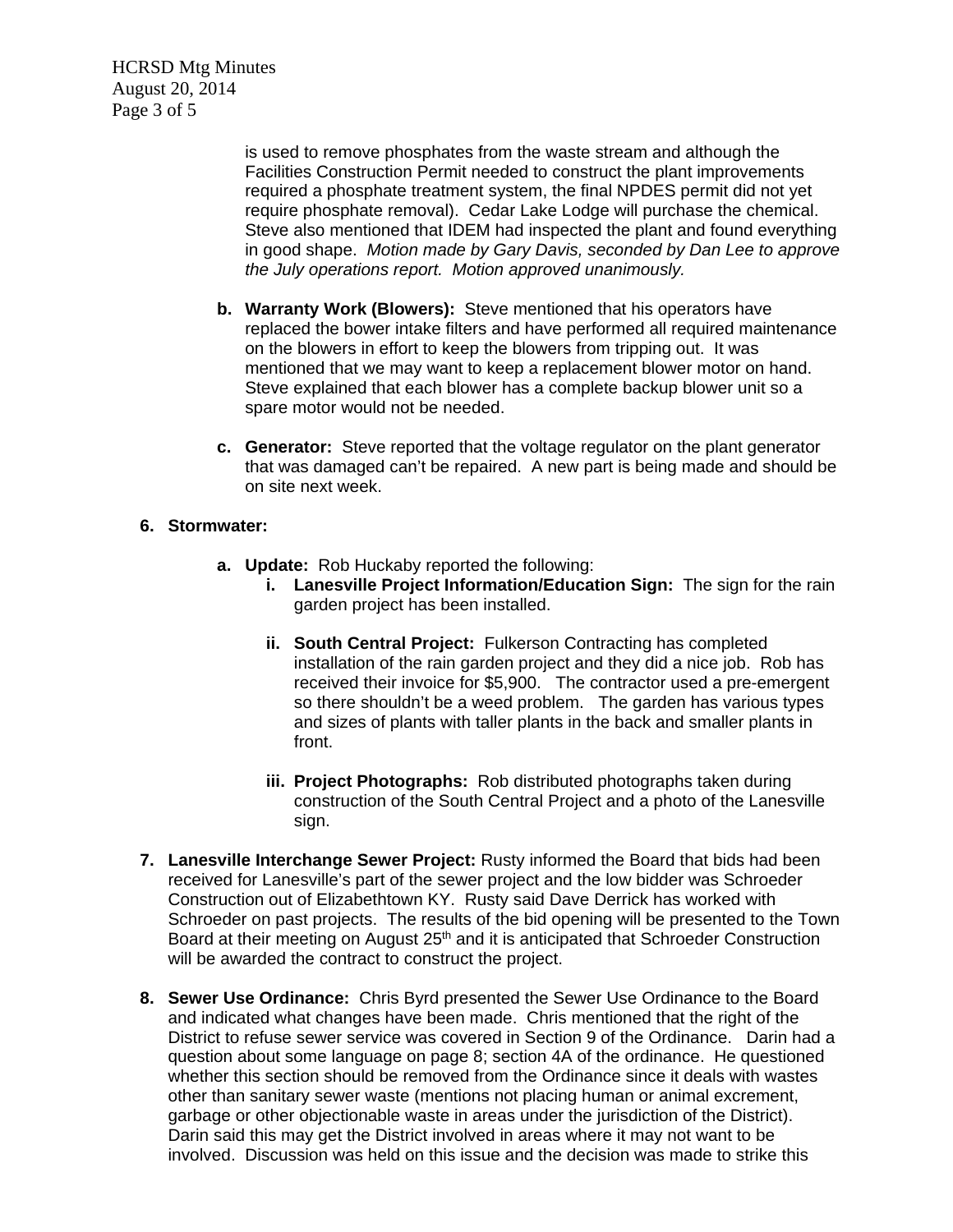section of the Ordinance. This change will be made to the Ordinance and it will be considered for adoption at the next Board meeting. *Motion made by Darin Duncan, seconded by Dan Lee to table the Ordinance until next meeting. Motion approved unanimously.*

## **9. Treasurers Report:**

- **a.** SSK is still one month behind from being caught up on their payments June's payment has not yet been received (it was due June 15<sup>th</sup>).
- **b.** *Motion made by Dan Lee, seconded by Tony Combs to accept the July Treasurer's Report. Motion approved unanimously.*
- **c.** *Motion made by Gary Davis, seconded by Darin Duncan to pay the following claims. Motion approved unanimously.*

### *District Checking Account:*

| i. Stantec Consulting - storm water project                    | \$1,187.25 |
|----------------------------------------------------------------|------------|
| ii. Ramsey Water Company – set up new billing                  | \$365.00   |
| iii. Fulkerson Contracting - South Central rain garden         | \$5.900.00 |
| iv. Aqua Utility Services - supplies./dialers/generator mtrls. | \$2,379.32 |
| v. Aqua Utility Services - August WWTP operations              | \$2,424.61 |
| vi. CNA Surety - dishonestly rider                             | \$147.00   |
| vii. Town of Corydon - July sewer bills                        | \$3,067.97 |
|                                                                |            |

- **d.** *Motion made by Tony Combs, seconded by Darin Duncan to void the following invoice (at the request of Heritage Engineering) which was previously approved by the Board. Motion approved unanimously.* 
	- i. Heritage Engineering HCRSD Mgmt Support (June) \$2,855.50
- **e.** *Motion made by Gary Davis, seconded by Tony Combs to approve the following invoices. Motion approved unanimously:* 
	- i. Heritage Engineering HCRSD Mgmt Support (June) \$2,394.94 ii. Heritage Engineering – HCRSD Mgmt Support (July) \$4,040.40
- **f.** *Motion made by Gary Davis, seconded by Tony Combs to approve the following invoice. Motion approved unanimously.*
	- i. O'Bannon Publications Bid advertisement \$88.60
- **10. 2015 Budget:** Tom updated the Board on the proposed budget for 2015. He said he had presented the budget to the County Council and he believes it will be approved. Tom reported that the District is ahead of schedule with regards to anticipated sewer hookups in New Salisbury.
- **11. Future Projects:** Tom discussed with the Board the need to look at other areas that may need sewer service in the Future. Areas that may be considered are the North Harrison School Campus and the Town of Elizabeth. Jill mentioned that the Town did receive a grant for sewer work long ago but the project did not go forward and they returned the grant funds to the State.